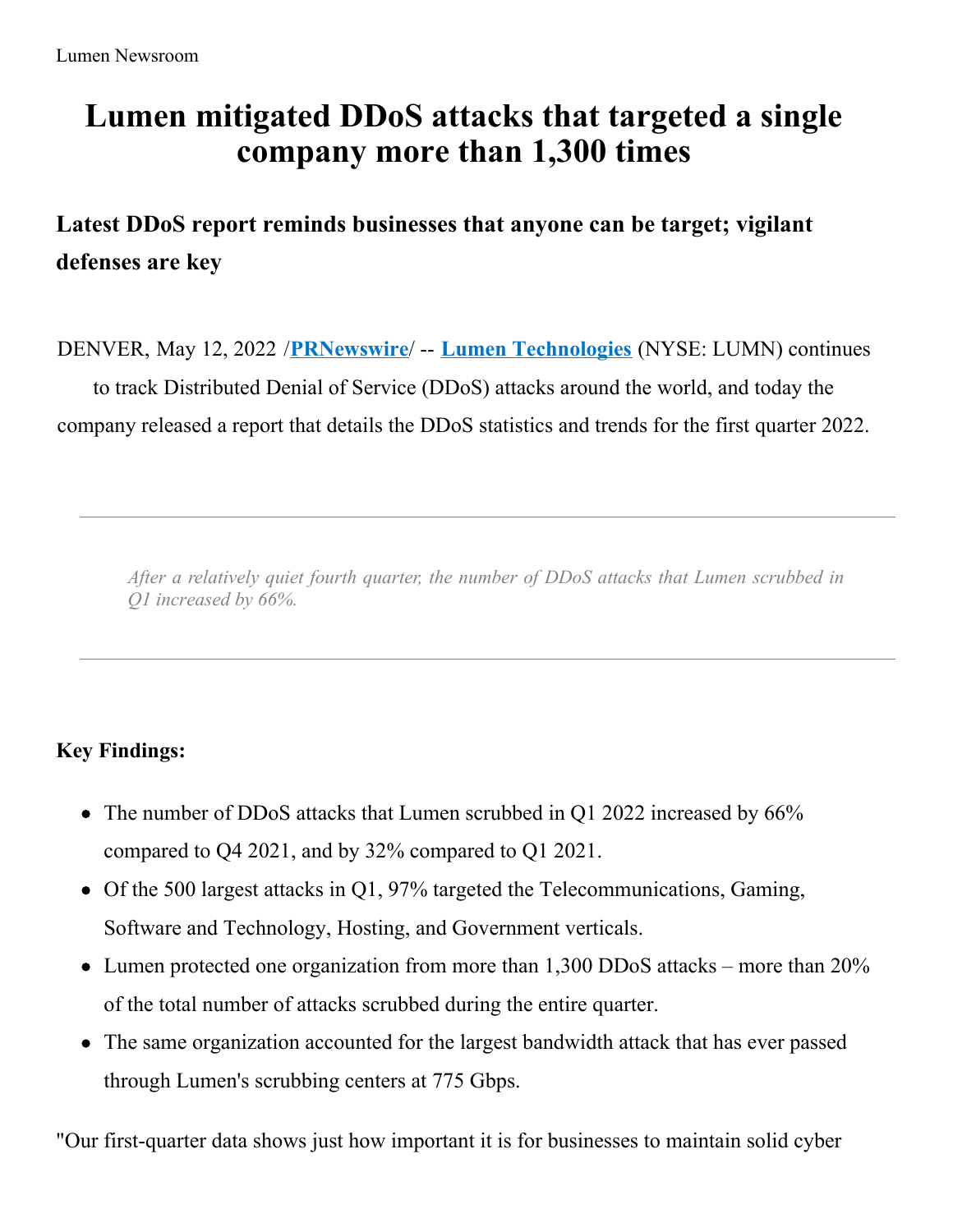defense strategies," said Beth Kohler, senior director of Security Product Management for Lumen. "Anyone can be the target of a large attack at any time. Even a few minutes of downtime can cause serious damage to a company's operations, revenue and reputation. Because the highly targeted customer uses Lumen's Always-On DDoS Mitigation Service with Rapid Threat Defense, many attacks are blocked before they can do any damage. We can only imagine the harm these criminals could have caused to our customer (and their customers) had these attacks succeeded."

## **Read the full report here: [https://tinyurl.com/Q1DDoSReport](https://c212.net/c/link/?t=0&l=en&o=3534546-1&h=2713949868&u=https%3A%2F%2Ftinyurl.com%2FQ1DDoSReport&a=https%3A%2F%2Ftinyurl.com%2FQ1DDoSReport)**

## **Other Findings:**

- The largest packet rate-based attack scrubbed in Q1 was 127 Mpps, which was more than double what Lumen mitigated in Q4.
- The longest DDoS attack period Lumen mitigated for an individual customer in Q1 2022 lasted five days.
- Thirty two percent of all DDoS mitigations were single-vector, TCP SYN flooding attacks. This indicates that many actors are still relying on simple, tried-and-true attack methods.
- Multi-vector attacks seem to be the tactic of choice for the gaming and telecommunications sectors represented 38% of all DDoS mitigations.

#### **Additional Resources:**

- To read previous DDoS reports, visit the **[archive](https://c212.net/c/link/?t=0&l=en&o=3534546-1&h=629033205&u=https%3A%2F%2Fblog.lumen.com%2Ftag%2Fddos-quarterly-reports%2F&a=archive)**.
- Learn how to [recognize](https://c212.net/c/link/?t=0&l=en&o=3534546-1&h=1043687855&u=https%3A%2F%2Fblog.lumen.com%2Fhow-to-tell-if-your-business-is-suffering-from-a-ddos-attack%2F%3Futm_source%3Dddos%2Breport%26utm_medium%3Dreferral%26utm_campaign%3Dq1%2B2022&a=How+to+Tell+if+Your+Business+is+Suffering+from+a+DDoS+Attack.) the signs of a DDoS attack: **How to Tell if Your Business is Suffering from a DDoS Attack.**
- Learn more about Lumen **DDoS Mitigation and [Application](https://c212.net/c/link/?t=0&l=en&o=3534546-1&h=2441985106&u=https%3A%2F%2Fwww.lumen.com%2Fen-us%2Fsecurity%2Fddos-and-web-application.html&a=DDoS+Mitigation+and+Application+Security+Services) Security Services**.
- See how Lumen can turn up DDoS mitigation services in as little 15 minutes with the ondemand or always-on services of DDoS Hyper, available through the **Lumen [Marketplace](https://c212.net/c/link/?t=0&l=en&o=3534546-1&h=312876659&u=https%3A%2F%2Fwww.lumen.com%2Fen-us%2Fmarketplace.html&a=Lumen+Marketplace)**.
- Find out how threat intelligence from **Black [Lotus](https://c212.net/c/link/?t=0&l=en&o=3534546-1&h=1900615763&u=https%3A%2F%2Fwww.lumen.com%2Fen-us%2Fsecurity%2Fblack-lotus-labs.html&a=Black+Lotus+Labs) Labs** helps keep the internet clean.